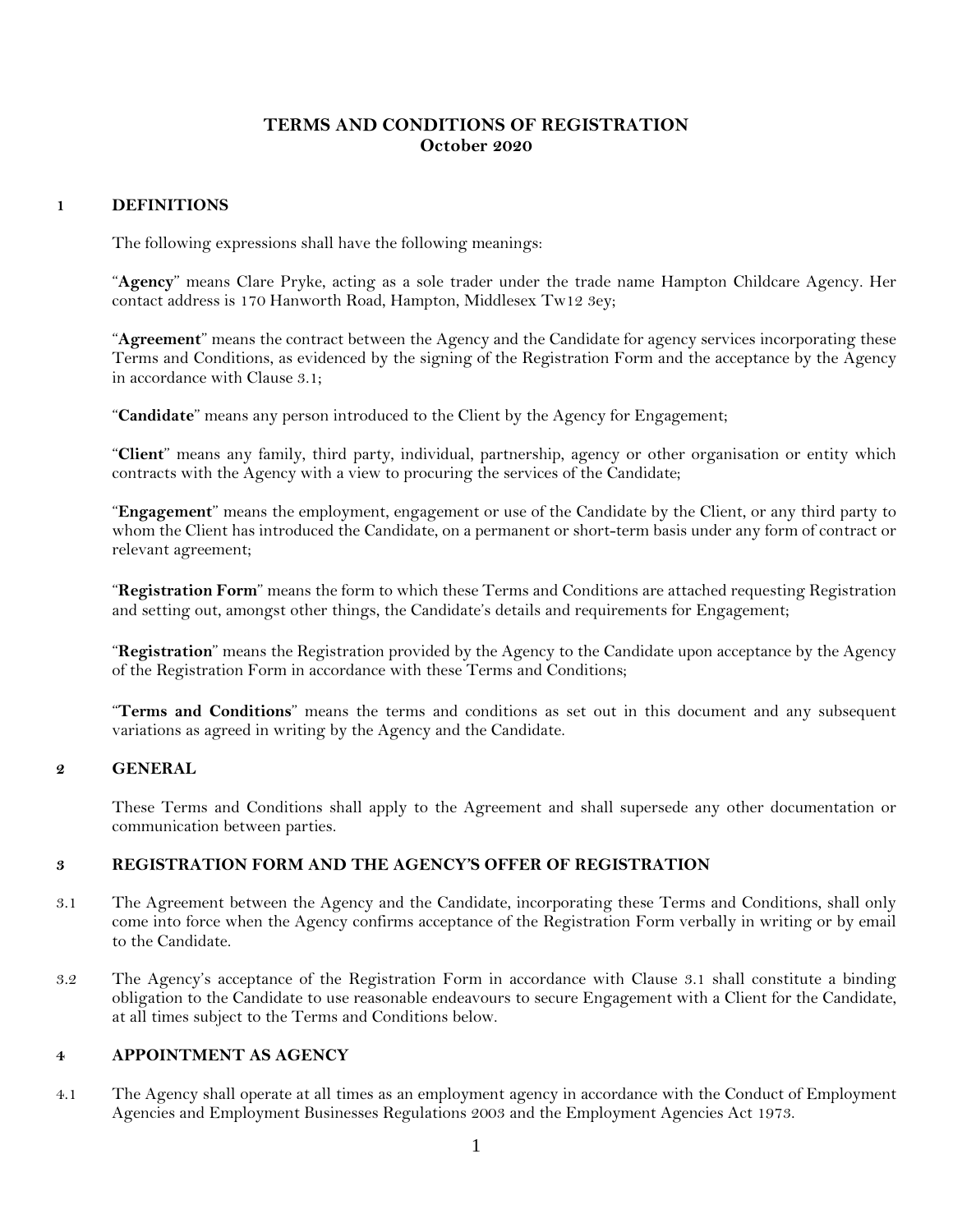- 4.2 The Agency will, subject to the Candidate's Registration Form and these Terms and Conditions, act as the Candidate's Agency and use reasonable endeavours to negotiate and conclude agreements with Clients in respect of procuring Engagements.
- 4.3 This Agreement does not give rise to a contract of employment between the Agency and the Candidate nor shall it constitute a partnership or joint venture.
- 4.4 The Agency will not charge a fee to the Candidate for acting upon its behalf in order to secure, or attempt to secure, an Engagement.
- 4.5 The Agency is in the business of procuring employment for maternity nurses, nannies and childcarers and accordingly nothing in this Agreement or these Terms and Conditions shall restrict the Agency from acting as Agency for any third party and providing to it services the same or similar to those set out in these Terms and Conditions.
- 4.6 The Candidate is under no obligation to accept any referral or job to which he / she has been introduced by the Agency, and the Agency is under no obligation to procure interviews or job offers on his / her behalf.
- 4.7 The Agency will use its reasonable endeavours to ensure that the Candidate is correctly employed by the Client with an employment contract and payroll / pension set up for the Candidate. The Candidate acknowledges that the legal obligation however lies with the Client and not the Agency.

### **5 CANDIDATE OBLIGATIONS**

- 5.1 The Candidate should not engage in any conduct which is detrimental to the interests of the Agency, would negatively affect the Agency's relationship with the Client or is likely to bring the Agency into disrepute.
- 5.2 The Candidate warrants that he/ she is over 18 years of age with at least two years' professional childcare experience, demonstrated either with a recognized childcare qualification or at least 5 years; experience within a childcare setting. He / she is eligible to work in the UK and has a current valid first aid qualification.
- 5.3 The Candidate shall, before the commencement of the Registration, have provided the Agency with satisfactory evidence of their identity which shall include, but not be limited to, a copy of the Candidate's passport, birth certificate, qualifications, visas and driving licence (if applicable). Where the Agency has been unable to meet the Candidate in person, the Candidate shall provide certified copies of the above.
- 5.3 Where the Candidate has worked in the UK before, he / she shall provide the Agency with his / her DBS code for Update Service, with the corresponding certificate or DBS issued within last 12 months. The Enhanced DBS / police check must be suitable for the workforce that they want to work in and furthermore must be enhanced for a role involving children. In the event the Candidate requires a new or updated Enhanced DBS to be carried out, the cost of any such Enhanced DBS and the subscription to the DBS Update Service shall be borne by the Candidate.
- 5.4 The Candidate confirms that all information provided to the Agency is true and accurate in all material aspects and that any documentation provided as evidence to the Agency are originals or certified copies of the original documentation.
- 5.5 If, in respect of any prospective employment, the Candidate is required by law, any professional body or by the Client to hold or have any experience, training qualifications and/or authorisations, the Candidate shall provide the Agency with: (a) up to date copies of such qualifications and/or authorisations; and (b) the names of at least two referees (who are not relatives of the Candidate) who the Candidate agrees that the Agency may approach at any time for the purpose of obtaining references about the Candidate.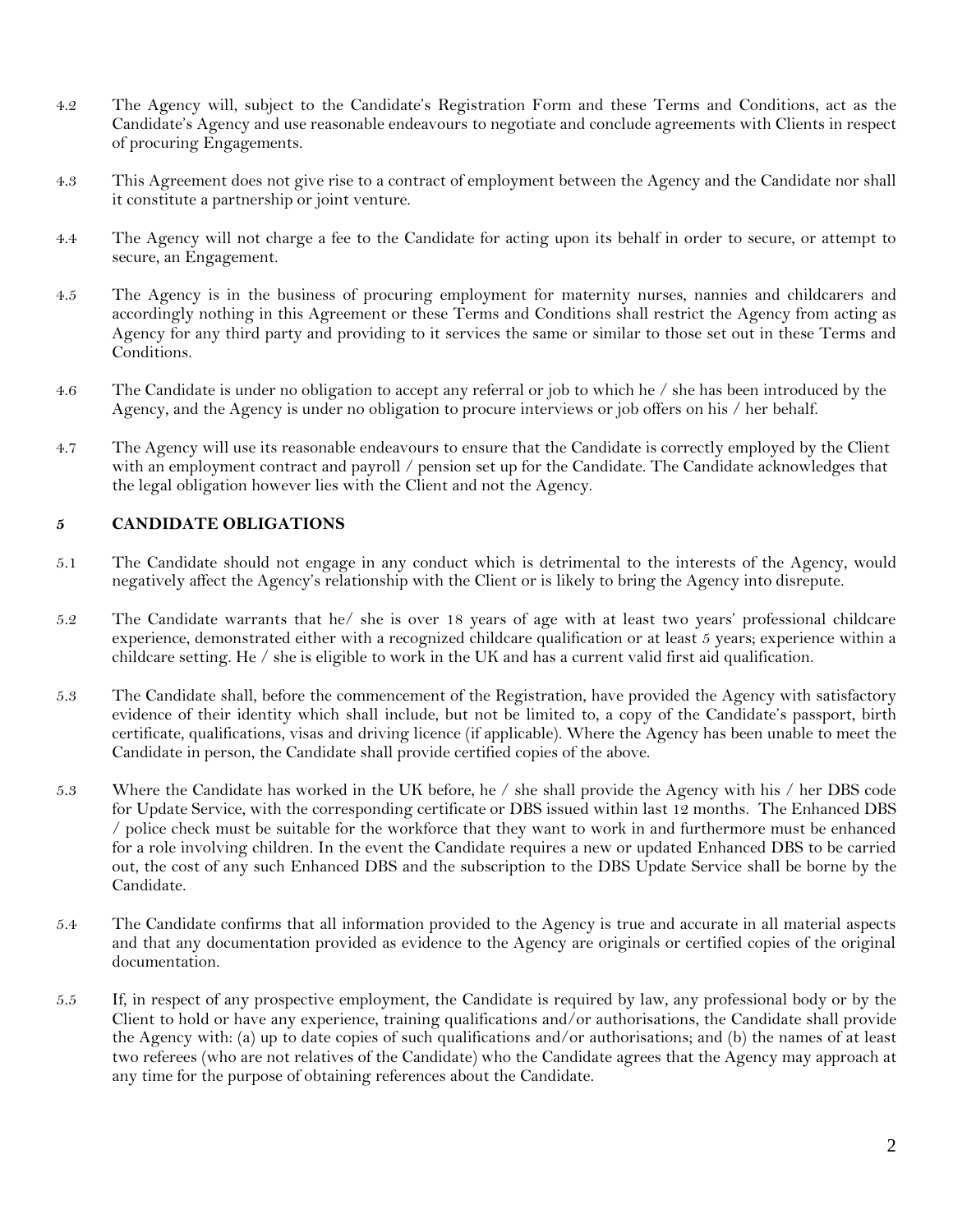- 5.6 The Candidate consents to the disclosure of all relevant information (which is reasonably required to progress any application) including but not limited to copies of qualifications, authorisations and/or references, by the Agency to the Client.
- 5.7 The Candidate shall attend any interview arranged by the Agency with the Client with satisfactory evidence of their identity as well as all relevant documentation relating to their experience and qualifications.
- 5.8 The Candidate shall immediately inform the Agency should there be any reason or circumstance under which it would be detrimental to the interests of the Agency, the Client or the Candidate for the Candidate to take up a particular position with a Client.
- 5.9 The Candidate shall inform the Agency of any interviews arranged between the Client and the Candidate, excluding those already organised by the Agency with the Client on behalf of the Candidate.
- 5.10 Although the Agency will endeavour to introduce the Candidate to Client families as well suited as possible, the decision about whether to accept a job offer is entirely the Candidate's responsibility and the Candidate acknowledges that the Agency does not offer any warranty as to the suitability of the job or the character of the Client.
- 5.11 The Client acknowledges that any offer of employment is subject to the receipt of satisfactory references with respect to the Candidate.
- 5.12 In the event that the Candidate is unable to take up an Engagement that has been agreed with a Client the Candidate shall notify the Agency and the Client as soon as is reasonably practicable, together with the reasons for why the Candidate is unable to take up such Engagement.
- 5.13 If, following an introduction from the Agency to the Client with respect to the Candidate, the Candidate receives an offer of employment or Engagement to work for or with a Client introduced by the Agency within 12 months of such introduction, the Candidate shall inform the Agency immediately and provide the Agency with full details of the offer including a copy of the offer letter/contract of employment if requested.
- 5.14 The Candidate shall notify the Agency immediately if there is any reason why they are unable to continue with Engagement with the Client or if they no longer wish the Agency to seek suitable employment for them.

# **6 AGENCY OBLIGATIONS**

- 6.1 The Agency shall use reasonable endeavours to secure a suitable Engagement for the Candidate but shall be under no obligation to find Employment for the Candidate.
- 6.2 The Agency shall provide the Registration with reasonable skill, care and in accordance with the recognised codes of practice and statutory obligations.
- 6.3 The Agency shall take all reasonable steps to ensure Clients are professional and courteous but cannot be held responsible for the conduct of any third parties.
- 6.4 An offer of employment by a Client is not made until written details are received from the Client. The Agency does not accept any responsibility and shall not be liable for any loss suffered by the Candidate in connection with the acceptance of such offer, this Agreement or otherwise (including, but not limited to loss caused by reason of the Candidate's decision to resign from his/her current employment or any existing Engagement before or after receipt of the Client's written offer).

### **7 TERMINATION**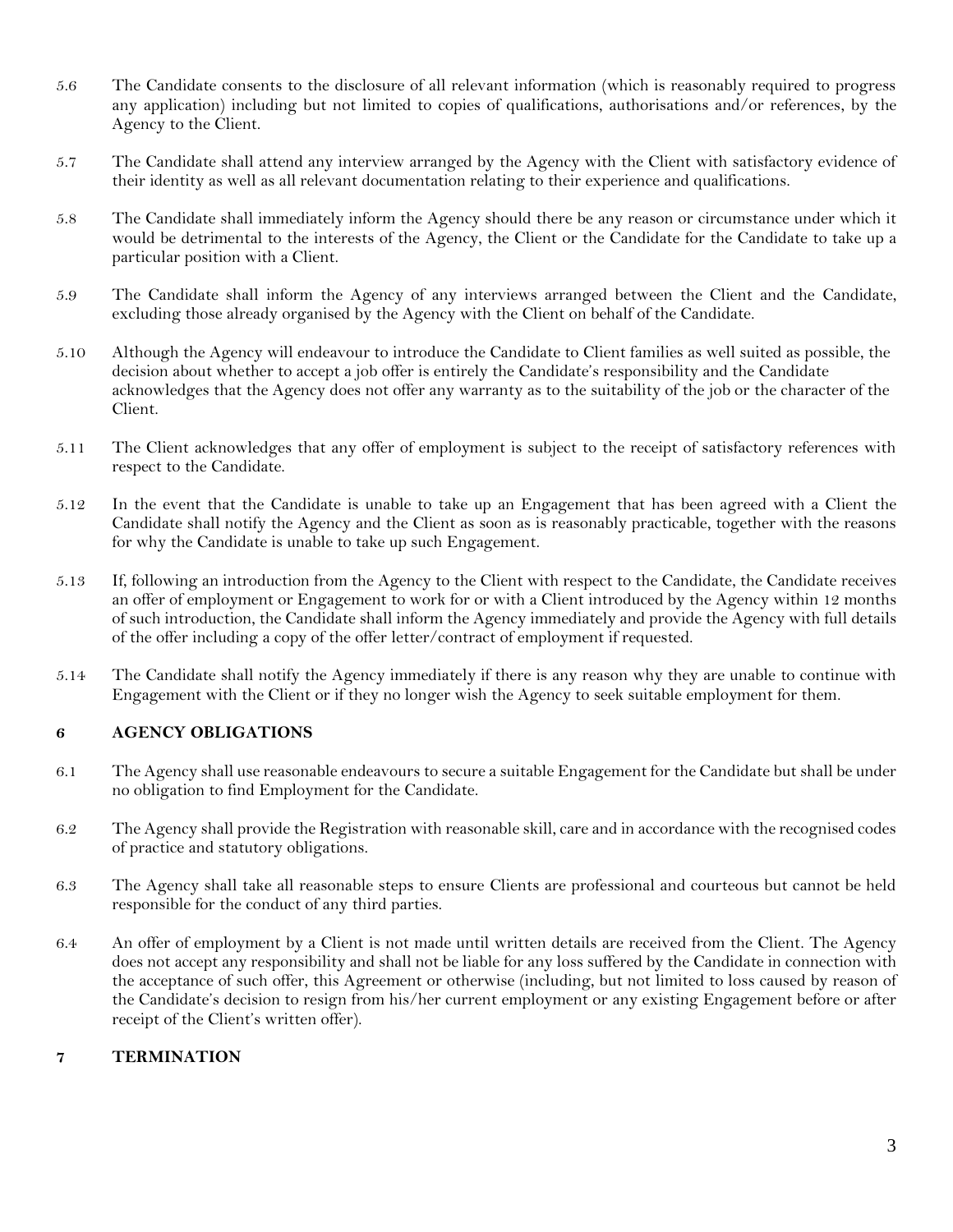- 7.1 The Agreement shall continue until the agency services have been provided in accordance with the terms of the Registration Form or any subsequent date as mutually agreed in writing by both parties or until terminated by either party in accordance with these Terms and Conditions.
- 7.2 The Agency may terminate this Registration without notice at any time and for any reason at the Agency's sole discretion.
- 7.3 The Candidate shall be entitled to terminate the Registration at any point by giving notice in writing to the Agency or if the Agency fails to comply with any aspect of these Terms and Conditions and this failure continues for a period of 4 weeks after notification of non-compliance is given.
- 7.4 Either party may terminate the Agreement by notice in writing to the other if the other party commits a material breach of these Terms and Conditions which cannot be remedied or, in the case of a breach capable of being remedied, fails to remedy it within a reasonable time of being given written notice from the other party to do so.
- 7.5 Any rights to terminate the Agreement shall be without prejudice to any other accrued rights and liabilities of the parties arising in any way out of the Agreement as at the date of termination.

# **8 LIMITATION OF LIABILITY**

- 8.1 Subject to Clause 8.2, a party (the "**First Party**") shall not be liable for any losses (direct or indirect) incurred by the other party (whether or not due to the failure of the First Party to comply with this Agreement) except for those losses which can reasonably be foreseen by the First Party would result from its failure to comply with this Agreement provided that any such liability of the Agency shall be limited to the sum insured under the professional indemnity insurance policy held by the Agency in the insurance year in which the Candidate's claim is first notified.
- 8.2 This Clause 8 does not exclude or limit in any way the Agency's liability for:
	- 8.2.1 death or personal injury caused by the negligence of the Agency; or
	- 8.2.2 fraud or fraudulent misregistration; or
	- 8.2.3 any other matter for which it would be illegal or unlawful for the Agency to exclude or attempt to exclude the Agency's liability.

### **9 FORCE MAJEURE**

Neither party shall be liable for any delay or failure to perform any of its obligations if the delay or failure results from events or circumstances outside its reasonable control, including but not limited to acts of God, strikes, lock outs, accidents, war, fire, breakdown of plant or machinery or shortage or unavailability of raw materials from a natural source of supply, and the party shall be entitled to a reasonable extension of its obligations.

#### **10 SEVERANCE**

If any term or provision of these Terms and Conditions is held invalid, illegal or unenforceable for any reason by any court of competent jurisdiction such provision shall be severed and the remainder of the provisions hereof shall continue in full force and effect as if these Terms and Conditions had been agreed with the invalid, illegal or unenforceable provision eliminated.

#### **11 WAIVER**